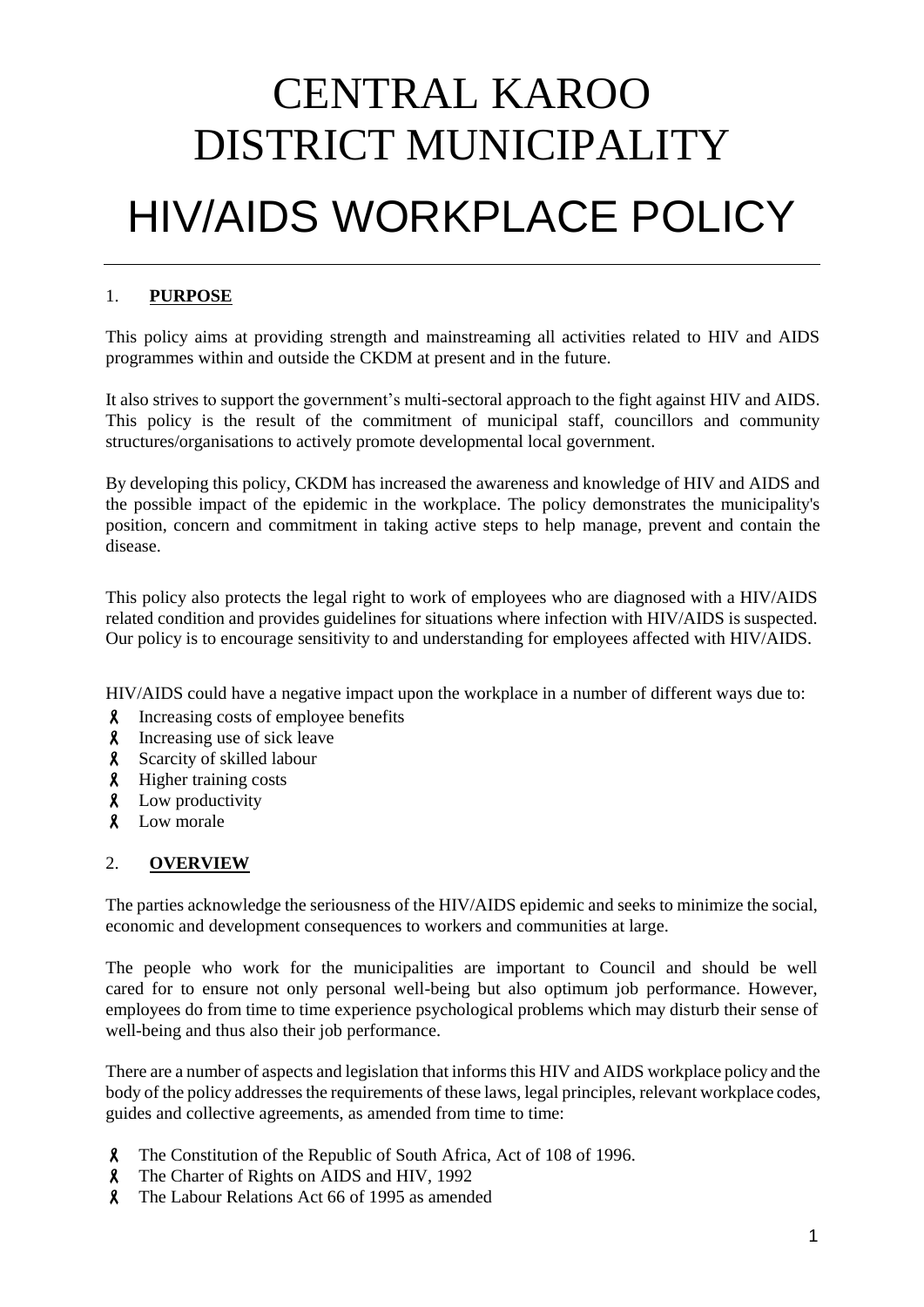- **8** The Employment Equity Act 55 of 1998
- Occupational Health and Safety Act 85 of 1993
- The Compensation for Occupational Injuries and Diseases Act 130 of 1993
- Code of Good practice: key aspects of HIV/Aids and employment
- The Basic Conditions of Employment Act 75 of 1997 as amended
- The Department of Labour Code of Good Practice on Key aspects of HIV/AIDS and Employment, 2001
- International Labour Organisation Convention (111) [ratified by South Africa]
- Promotion of Equality and Prevention of Unfair Discrimination Act, 2000
- The Guide for Government Departments: Managing HIV/AIDS in the Workplace, 2002
- The Medical Schemes Act 131 of 1998

This Policy is informed by the manner in which the epidemic affects the world of work:

- Discrimination against people with HIV threatens fundamental principles and rights at work, and undermines efforts for prevention and care.
- Valuable skills and experience are lost.
- **A** The double burden on women intensifies as they have to earn a livelihood and provide care to sick family members and other dependants.

# 3. **RIGHTS AND RESPONSIBILITIES**

All employees shall be held responsible and accountable for complying with the policy.

# *3.1 Municipal Manager*

The Municipal Manager takes overall responsibility for the implementation and compliance of this policy.

# *3.2 Corporate Services Department*

The Manager : Human Resources is responsible for:

- **A** Facilitating the distribution of the policy to all Departments and employees.
- Ensuring that all employees are informed of the content of this policy.
- Facilitating the implementation of all programmes relating to this policy.
- Provide counseling, including benefit counseling, to all employees.

# *3.3 Managers and Supervisors*

All Managers and Supervisors:-

- Must ensure that all employees are aware of and understand the content of the policy.
- Are responsible for implementing the policy and ensuring compliance with and knowledge of its terms.
- Must open and maintain communication channels to raise awareness concerning HIV/AIDS, including the provision of active support for Peer Education Programmes.
- Are to take careful precaution to protect the confidentiality of information regarding any employee's health condition.
- Ensure that any employee who is unduly concerned about contracting HIV/AIDS is assisted through individual counseling.
- Must be sensitive to the needs of employees and assist them by demonstrating personal support, referring them to counseling services and arranging for benefit counseling as necessary.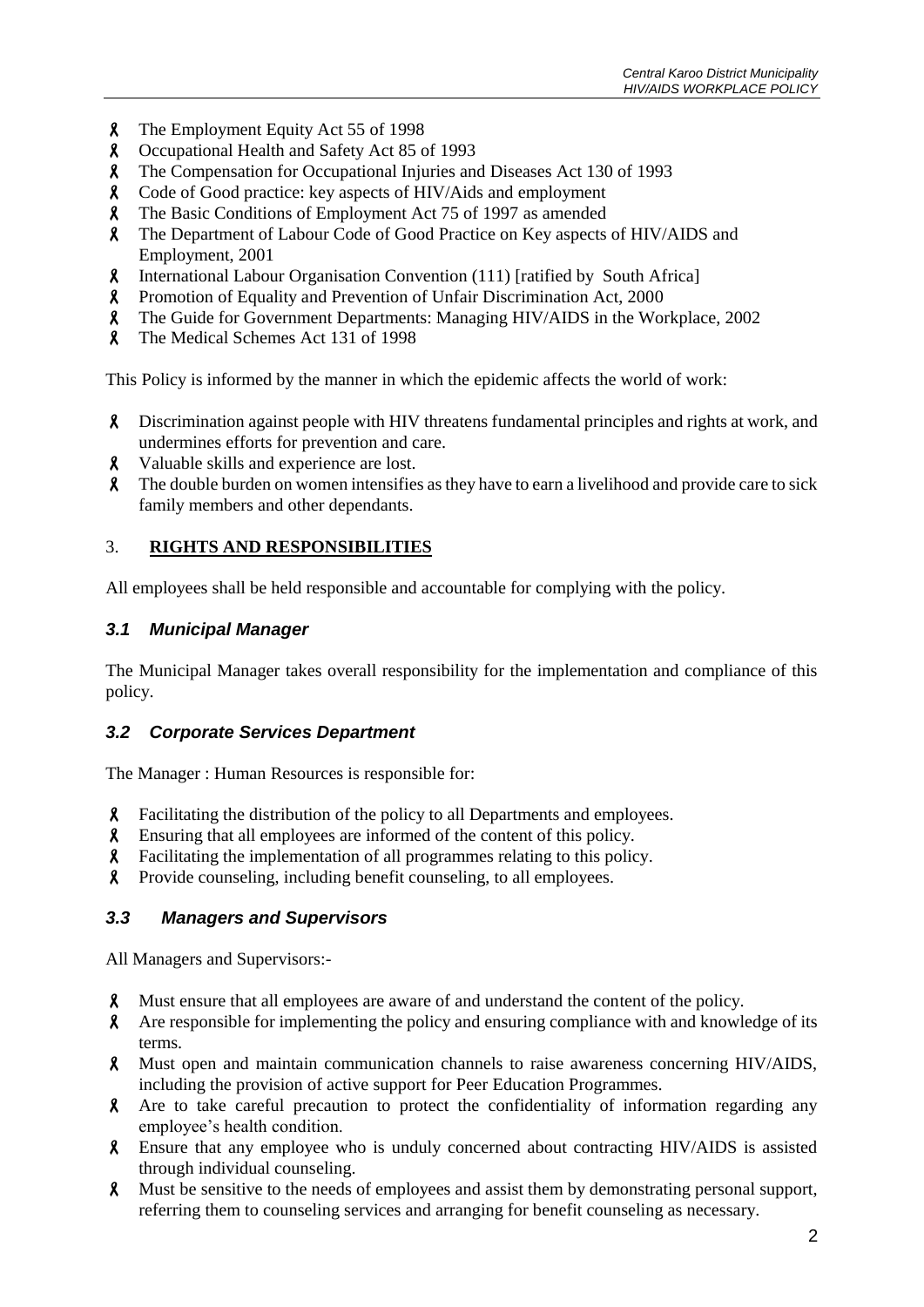Must ensure that immediate and appropriate corrective action is taken where necessary.

### *3.4 Employees*

- Employees should acknowledge that a fellow employee's health condition is private and confidential and an employee living with HIV/AIDS is under no obligation to disclose his/her condition to a manager or any other employee.
- Employees shall not discriminate against fellow employees who are living with HIV/AIDS.
- **8** Employees shall endeavour to play a supportive role towards fellow employees who are living with HIV/AIDS.
- Employees who are aware of their positive HIV status shall take every precaution to not accidentally infect a fellow employee or a member of community.

#### *3.5 Unions*

- **A** The Unions will show commitment to the policy and programmes.
- The Unions will encourage their members and other employees to be involved and participate meaningfully in the programmes.

#### 4. **THE POLICY OBJECTIVES**

This HIV and AIDS workplace policy defines the CKDM's position and establishes consistency of practices for the way it relates to employees affected by and infected with HIV/AIDS. The Policy also serves as the foundation for the entire Municipality HIV and AIDS response and sets the standard of behaviour expected of employees and councillors.

This Policy provides a framework of information and action that will guide the CKDM in developing an appropriate response to HIV and AIDS. Backed by the commitment from the representative trade unions, councillors and employees, the Policy will:

- Guide the CKDM as an organisation and all its employees on how best to manage HIV/AIDS in the workplace;
- Ensure non-discrimination of people affected and infected by HIV and AIDS and other life threatening conditions;
- Creating a balance between the rights and responsibilities of all parties;
- Act as a management tool that will be used by CKDM in the maintenance and monitoring of the HIV/AIDS programmes within the organisation; and
- Facilitate a safe and healthy working environment for all. (employees and members of the public who utilise the CKDM's facilities).

#### 5. **MUNICIPALITY PRINCIPLES AND VALUES**

The policy is developed and implemented in consultation with all the relevant stakeholders and their representatives.

The Central Karoo District Municipality based this workplace policy on HIV/AIDS on the following needs and principles:

- All staff members have the same rights and obligations, whether they are HIV positive or not.
- HIV testing will only be done on a voluntary basis, with informed consent.
- Confidentially regarding the HIV status of any member of staff shall be maintained at all times.
- HIV/AIDS shall not constitute a reason to preclude any person from employment. This includes access to training and promotion.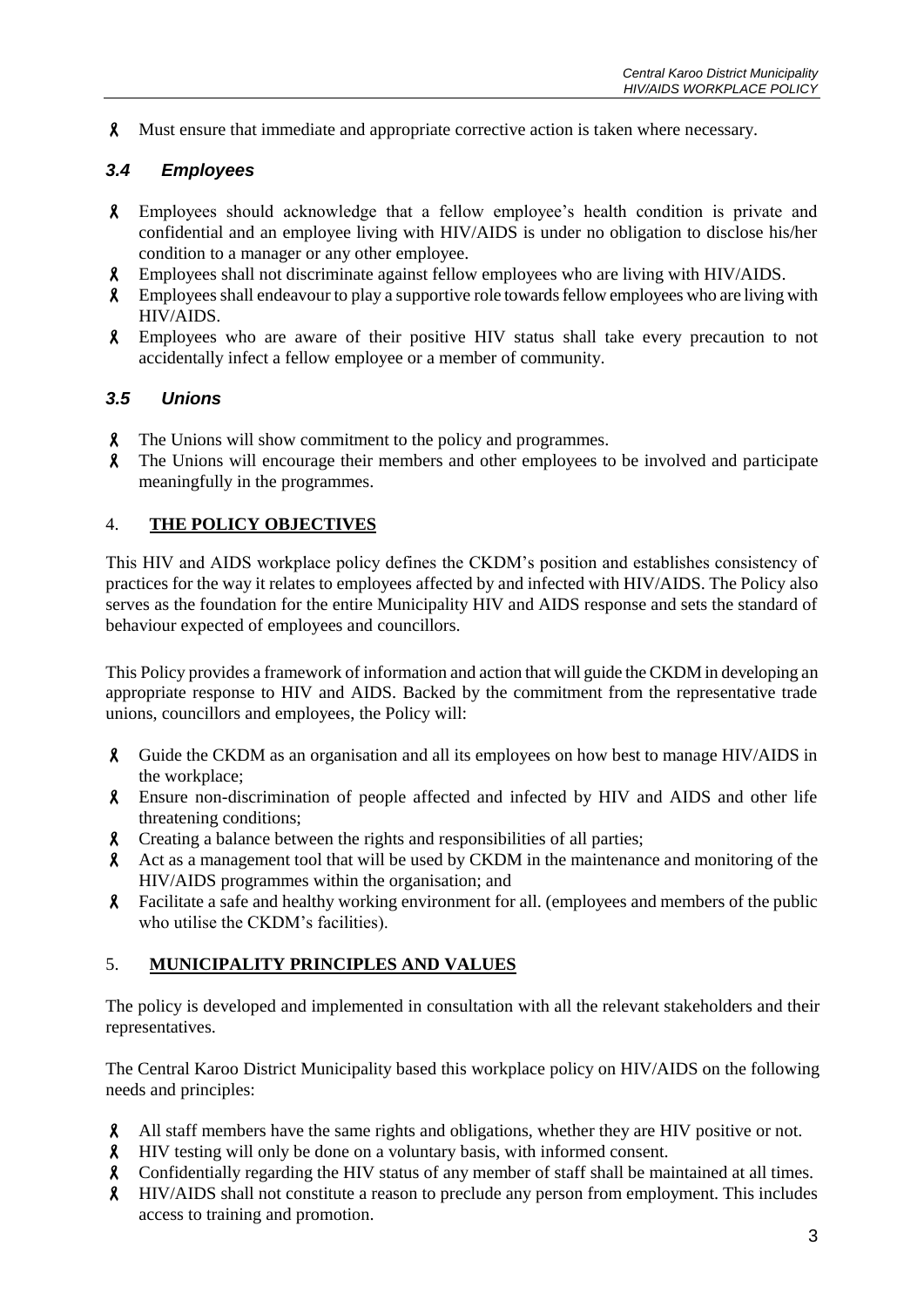- To recognize our responsibility to provide a healthy and equitable work environment for all employees, including those with HIV/AIDS.
- To provide equal access to available and accurate information, prevention methods, and treatment and research results on HIV/AIDS to employees, in order to empower individuals to make good and necessary decisions about their health.
- To promote appropriate, comprehensive and sustainable program development that assures all people and groups be treated fairly and equally and that no groups or individual should be discriminated against in the context of HIV/AIDS.
- $\lambda$  To develop partnerships with the private and public sector, non-governmental organisations and the community in order to foster better social responsibility.

# 6. **HIV/AIDS POLICY**

- 1. Pre-employment testing for HIV/AIDS is prohibited and will not be conducted.
- 2. No employee, or prospective employee will be required to undertake an HIV test in order to ascertain her/his HIV status. HIV testing may only take place on the basis of voluntary, informed and written consent, and where the Labour Court has declared such testing to be justifiable.
- 3. HIV/AIDS status shall not be a criterion for refusing to promote, train or develop an employee.
- 4. Employees who wish to be tested for HIV/AIDS shall have access to counseling and referral to appropriate facilities.
- 5. All medical information will be treated as confidential. Confidentiality of medical records will comply with all existing legal, medical and ethical management practices.
- 6. No employee shall be dismissed or have his/her employment terminated based solely on his/her HIV/AIDS status. Sensitively in terms of the needs of critically ill employees is essential. The continued employment of people with HIV/AIDS may be of vital concern for the individual, both medically and emotionally.
- 7. Municipalities are obliged to follow accepted guidelines regarding dismissal for incapacity before terminating an employee's services. The above will include attempts to accommodate the employee's disability and to find alternatives to dismissal. (Alternative employment). Where an employee no longer has the capacity to continue working, the municipality may lawfully terminate the employee's services.
- 8. The HIV/AIDS status of an employee shall not be used as a criterion to identify or influence the selection of employees for retrenchment.
- 9. There is no medical evidence that the Aids-virus is transmitted in ordinary social or occupational settings. Therefore, the refusal to work with an employee that is HIV/AIDS positive shall be regarded as a disciplinary offence and appropriate action shall be taken.
- 10. All persons with HIV/AIDS have the legal right to privacy regarding their HIV status in all aspects of employment. Where an employee chooses to disclose his/her HIV status to the employer, this information will not be disclosed to others without the employee's consent. Any breach of confidentiality, unless legally indicated, will justify the instigation of disciplinary proceedings against the person who is in breach of that confidentiality.
- 11. Programmes shall encourage employees to disclose their HIV/AIDS status and shall provide appropriate support to such employees.
- 12. All employees shall have access to HIV/AIDS education and awareness programmes as arranged by the employer.
- 13. Employees living with HIV/AIDS should be treated no less favourable than employees with other comparable health/medical conditions in terms of benefits, workers compensation and reasonable compensation.
- 14. Programmes should recognize that women normally undertake the major part of caring for those with HIV/AIDS related illnesses as well as recognizing the particular needs of pregnant women.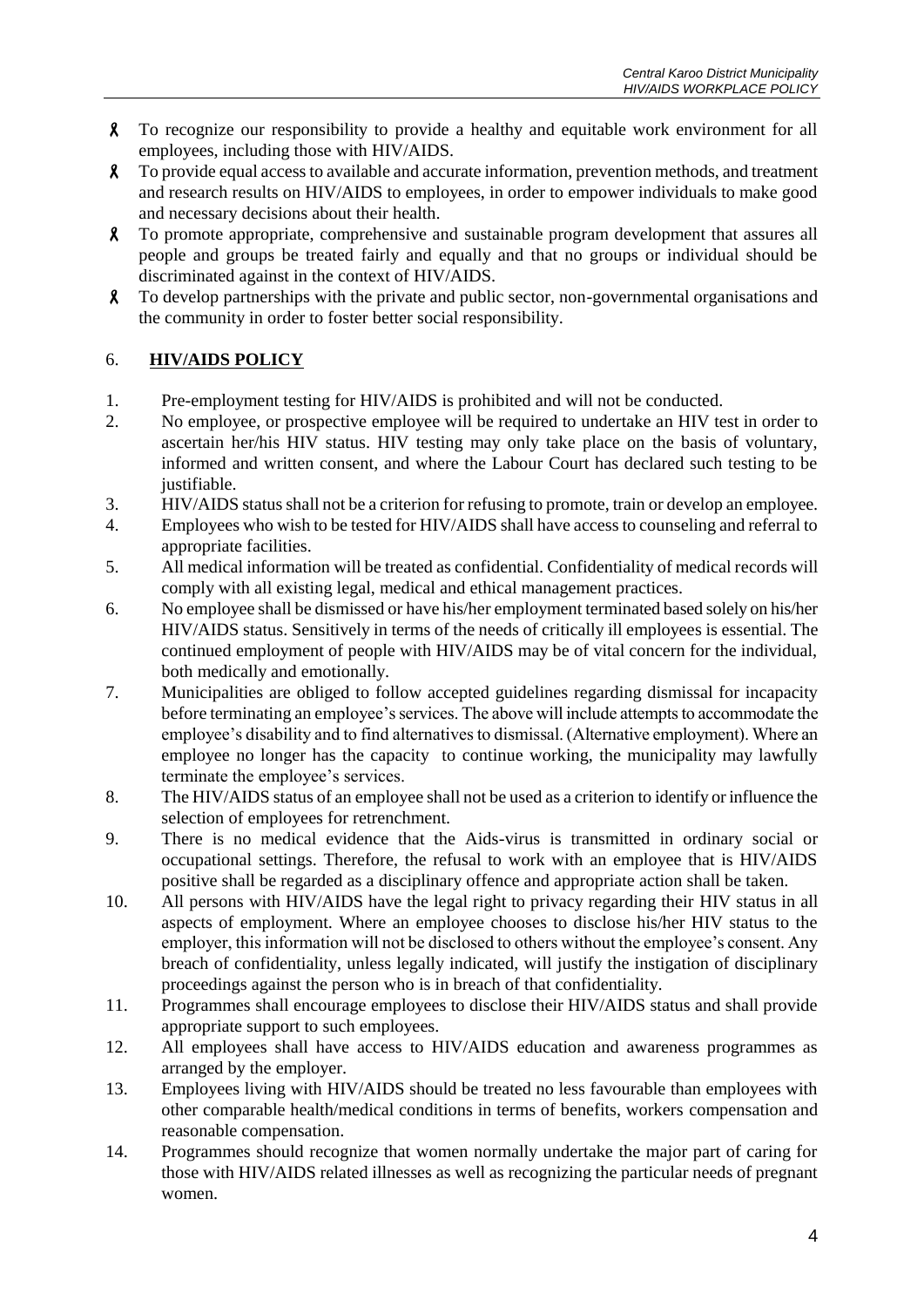# 7. **PREVENTION PROGRAMMES**

#### *7.1 Workplace exposure*

There are numerous ways in which employees could be exposed to HIV/AIDS in the workplace. These, amongst others, include:

- Injuries that occurs resulting in bleeding and blood staining of clothes, tools and objects.
- Health care employees exposed to body fluids or HIV-infected materials.
- **8** Resuscitation and first aid measures.
- **8** Rape or sexual penetrating assault.
- Assault with sharp instruments or bleeding injuries.

If an employee is exposed to blood and/or other body fluids (through a needle stick instrument), or if infected blood or body fluids come in contact with mounth or eye mucous membranes, open wounds and cuts, the following precautions should be applied:-

- Immediately rinse blood and body fluid splashes from the skin, eyes and mouth with water or (preferably) with an antimicrobial solution.
- If it is a workplace injury immediately (within 7 days) report the accident to your supervisor and follow the WCA procedure.

# *7.2 Safer sexual practice*

HIV infection is preventable and can be prevented through changes in behaviour and knowledge.

This policy recommends and promotes the ABC ethos for safe sexual practice: i.e. Abstinence, Be faithful to one partner and the use of Condoms.

Condoms shall be freely available to all employees in easily accessible locations.

# *7.3 Educational Programmes*

- The employer shall provide educational programmes for all employees.
- These programmes will provide information and teach the skills necessary for all employees to prevent themselves and others from becoming infected and to combat discrimination.
- **8** Programmes should be targeted and tailored to the age, gender, sexual orientation and sectoral characteristics of the group.
- Trusted and respected individuals should deliver programmes.
- Programmes should be regularly monitored, evaluated, reviewed and revised where necessary.
- Programmes should be linked, where feasible to health promotion programmes, such as substance abuse, stress and reproductive health.

# *7.4 Gender specific programmes*

- All should be gender sensitive as well as sensitive to race and sexual orientation.
- Programmes should help women to understand their rights, both within the workplace and outside, and empower them to protect themselves.
- Information to women needs to alert them to explain their higher risk on infection.
- Appropriately targeted prevention programmes should be developed for men and should include awareness raising, risk assessment and strategies to promote men's responsibilities regarding HIV/AIDS prevention.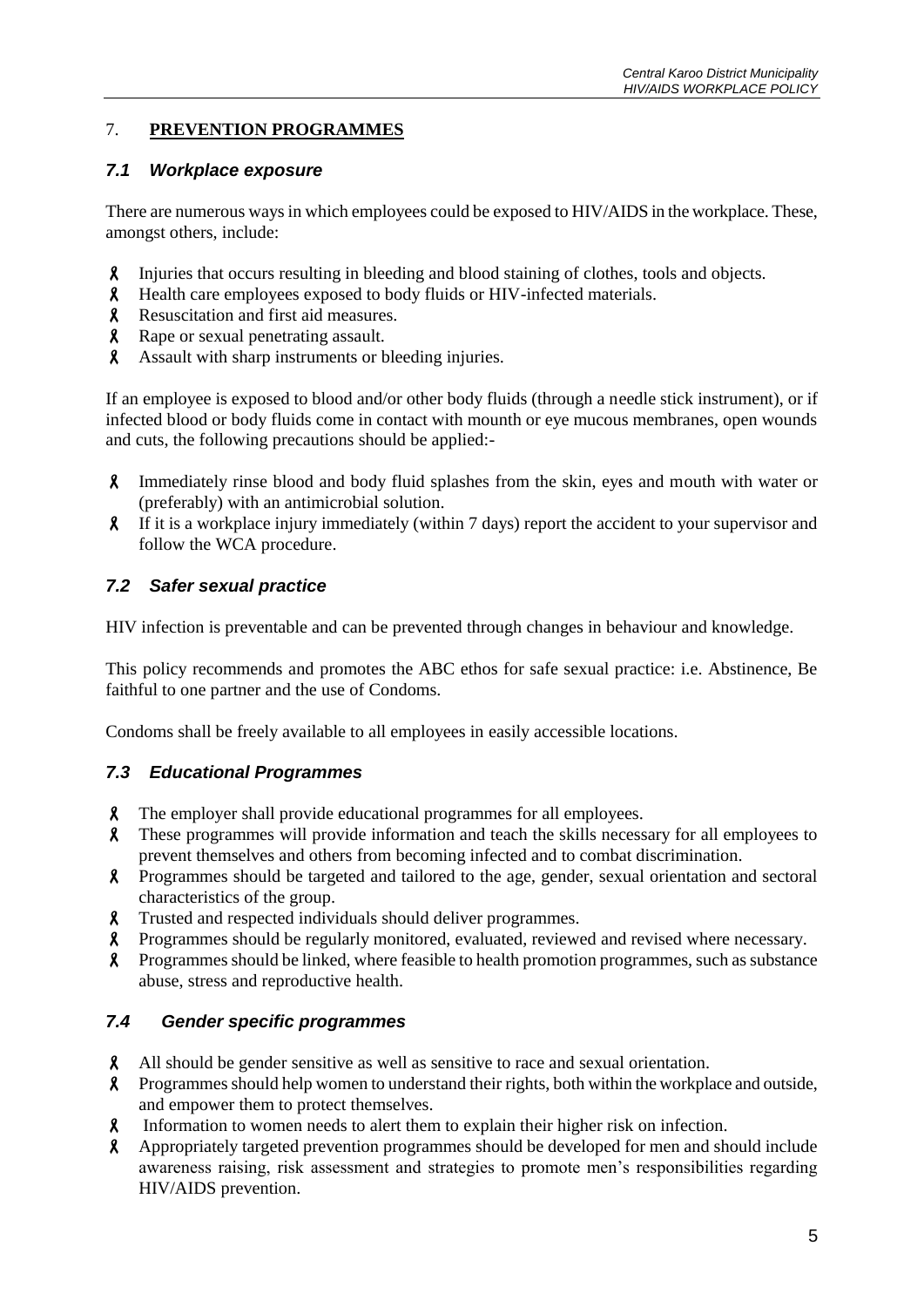# *7.5 Voluntary Counseling and Testing (VCT)*

- The council shall encourage all employees to be tested to determine their HIV status
- Such testing shall be voluntary and shall be accompanied by pre and post-test counseling to ensure informed consent.
- Counseling and testing records will remain confidential
- Employees/potential employees who voluntary disclose their HIV status will not be refused employment/promotion on the grounds of their HIV Status.
- All employees have the legal right to confidentiality about their HIV/AIDS status.
- All employees shall have access to testing and counseling related to HIV/AIDS during normal working hours and as arranged with his/her supervisor.

# 8. **EMPLOYEE BENEFITS, CARE SUPPORT PROGRAMMES**

Recognizing that a supportive and caring response is an important factor in maintaining the quality of life for employees who have HIV/AIDS, the parties therefore commit itself to the following:

- HIV infected employees will continue to work under normal conditions in their current employment for as long as they are physically fit to do so.
- Employees with HIV/AIDS will not be unfairly discriminated against in the allocation of employee benefits.
- **8** Employees with HIV/AIDS will be governed without distinction or discrimination to existing sick leave allocations. Where an employee has exhausted or is close to exhausting her or his sick leave allocation, a joint investigation into possible alternatives will be undertaken within the parameters of the Personnel Policy and applicable Conditions of Service.
- Municipalities will give assistance with regard to the medical schemes offered to employees. Medical Schemes should not unfairly discriminate, directly or indirectly, against any person on the basis of his/her HIV status.

# 9. **NON-DISCRIMINATION OF PLWA'S (PEOPLE LIVING WITH AIDS)**

Where co-workers refuse to work with an employee with HIV/AIDS, the CKDM will take steps to deal with this issue, including:

- **8** Investigation into the nature and cause of the dispute;
- **A** Attempt to resolve the dispute through mediation;
- Provide counseling and additional education to all of those involved; and
- As a final resort, the taking of disciplinary steps against staff causing the disruption.

#### 10. **HIV/AIDS COMMITTEE (Health & Wellness Committee)**

The implementation of this policy will be co-ordinated by a HIV/AIDS Committee (Health & Wellness Committee) convened by the Department of Corporate Service. This Committee will comprise of representatives from various stakeholders and departments of CKDM**.**

This Committee will submit regular progress reports to the Local Labour Forum and a consolidated report to Council.

# 11. **POLICY REVIEW**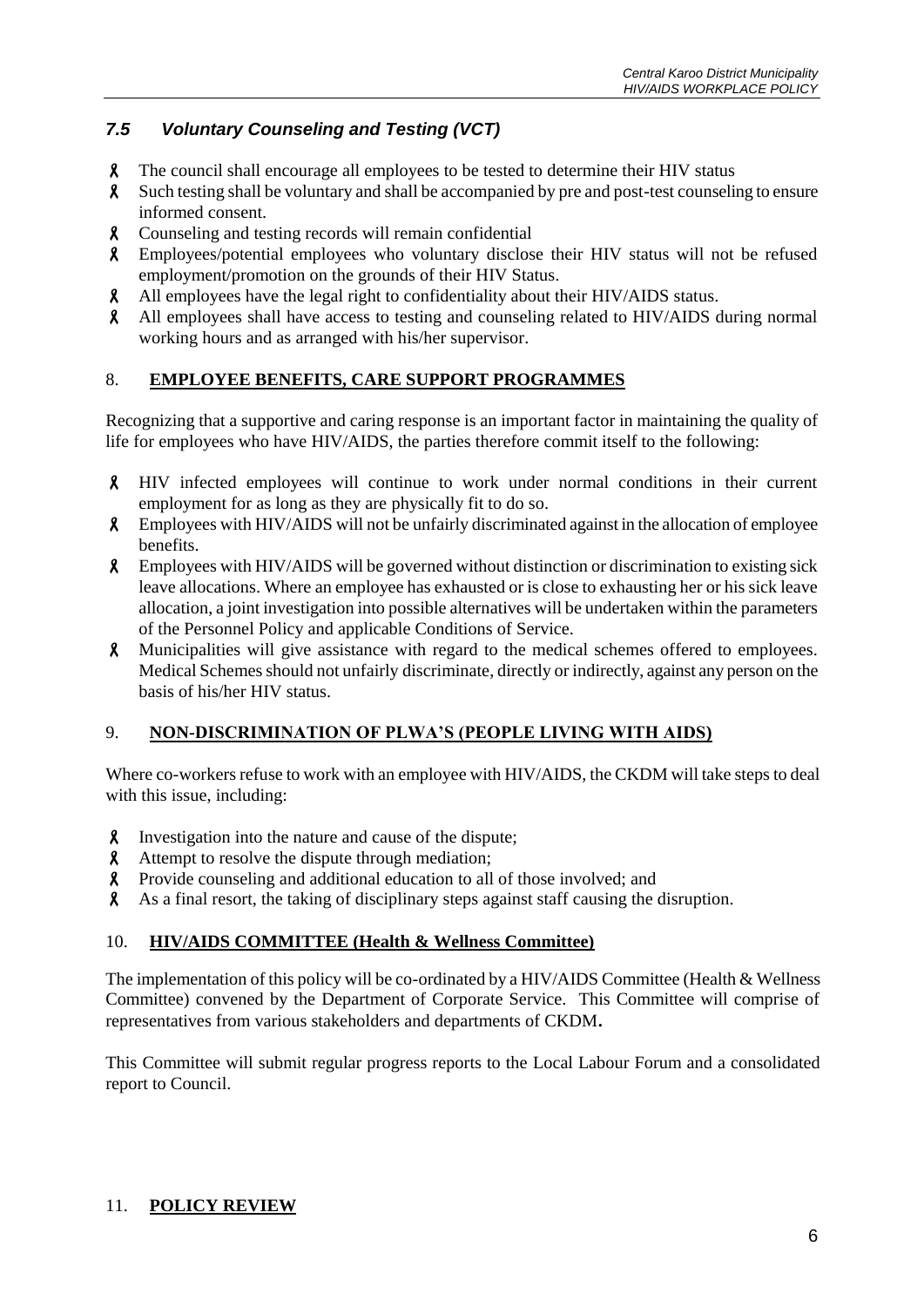The HIV/AIDS Committee will review this policy annually by looking at:

- Providing improved mechanisms to address stigma and discrimination;
- **8** Progress on key programmatic areas;
- Additions and amendments;
- Improving implementation;
- Update the policy to include any changes in the legal framework or codes of good practices; and
- Employment practices, staffing and workplace policies that may increase the risk of employees and discriminate or stigmatise

#### 12. **RESOURCING OF IMPLEMENTATION STRATEGY**

The HIV/AIDS Steering Committee will draft a biannual operational budget and implementation strategy that will inform the programmatic areas of the aims and principles of this policy. CKDM will provide leadership and support to this policy by allocating an annual budget allocation and timeframes in line with its transformation and corporate governance frameworks.

| <b>FOR IMATU</b>         | <b>WITNESS</b> |  |
|--------------------------|----------------|--|
| <b>FOR SAMWU</b>         | <b>WITNESS</b> |  |
| <b>MUNICIPAL MANAGER</b> | <b>WITNESS</b> |  |

*ANNEXURE A: List of applicable community structures/organisations.*

*Gewone Raadsvergadering : 27 Mei 2005 Gvz/30/03/2005*

# **EMPLOYEE WELLNESS**

# **ABUSED EMPLOYEES**

1. Report matter to the Manager Human Resources.